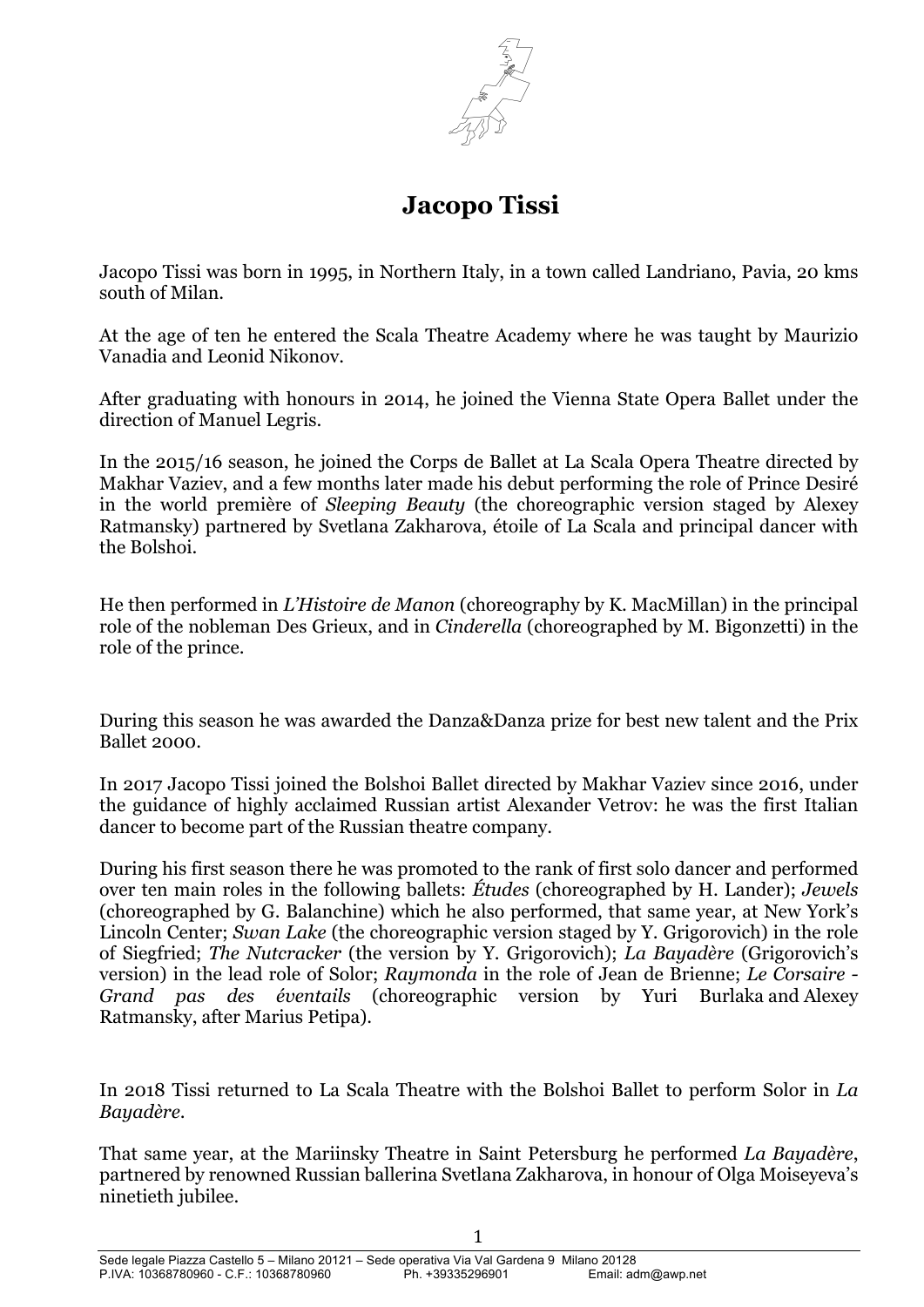

In December that same year, Jacopo Tissi was awarded the Ambrogino d'oro, the highest honour given by the city of Milan, as well as the Danza&Danza prize as best Italian dancer abroad.

In 2019 he was invited by London's Royal Ballet as a guest artist to perform the role of Romeo in MacMillan's version of *Romeo and Juliet*, partnered by principal dancer Marianela Nuñez.

That same year he received two important awards: the Premio Positano prize and a theatrical arts award from "La Roma Russa" Festival.

In recent years Jacopo Tissi has widened his classical and modern repertoire playing the roles of Albrecht in the world premiere of *Giselle* (choreographed by A. Ratmansky); Romeo in *Romeo and Juliet*; Taor in *The Pharoah's Daughter*; *Forgotten Land* (choreographed by J. Kylián); *Caravaggio*; *Come un respiro* (choreographed by M. Bigonzetti); *Gabrielle Chanel* (choreographed by Y. Possokhov) in the role of "Boy" Capel; *Nureyev* (choreographed by Yuri Possokhov) in the role of Erik Bruhn.

Jacopo Tissi is currently the Bolshoi Ballet's Principal Dancer, and regularly tours internationally throughout Europe, Asia and Australia, partnered by Svetlana Zakharova.

### **REPERTOIRE AT THE BOLSHOI THEATRE**

#### **2017**

**Principal Dancer** (*Etudes* to music by Carl Czerny, choreography by H. Lander) **The Leading Couple** in *Diamonds* (III part of *Jewels*) to music by P. Tchaikovsky (choreography by G. Balanchine)

**Prince Siegfried** (*Swan Lake* by P.Tchaikovsky, second Y. Grigorovich's version) **Soloist in Dance with Fans** (A. Adam's *Le Corsaire*, choreography by M. Petipa, production and new choreography by A. Ratmansky and Y.Burlaka)

**Couple in White** (*Forgotten Land* to music by B. Britten, choreography by J. Kylián) **Count Paris** (S. Prokofiev's *Romeo and Juliet*, choreography by A. Ratmansky) **Antoine Mistral** (B. Asfiev's *The Flames of Paris,* production and new choreography by A. Ratmansky after V. Vainonen)

**Nutcracker-Prince** (*Nutcracker* by P. Tchaikovsky, choreography by Y. Grigorovich)

#### **2018**

**Solor** (*La Bayadere* by L. Minkus, choreography by M. Petipa, Y. Grigorovich's version) **Jean de Brienne** (*Raymonda* by A.Glazunov, choreography by M. Petipa, Y. Grigorovich's version)

**Sleeping Beauty** ( Y. Grigorovich's version)